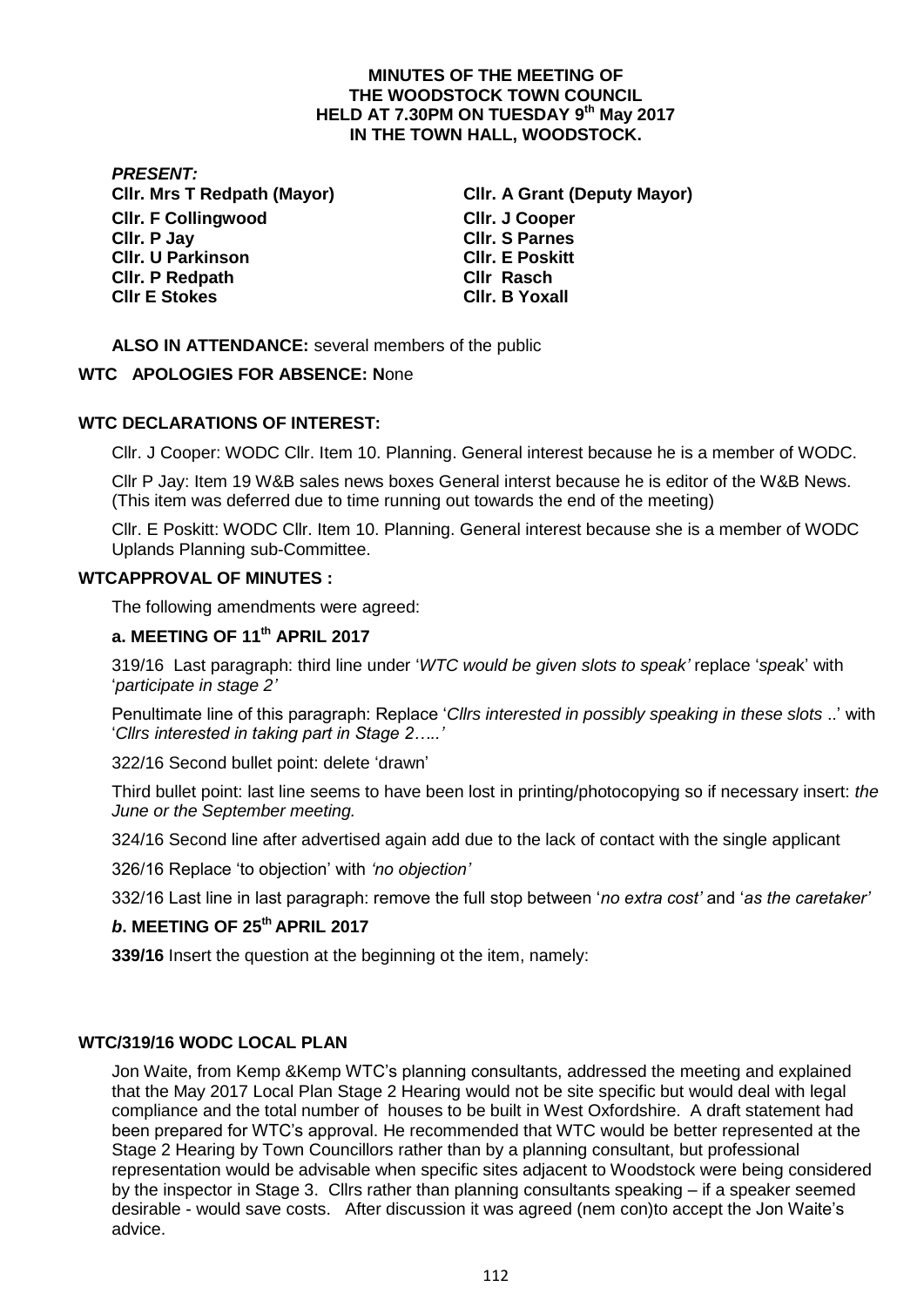Jon Waite then drew WTC's attention to a specific matter raised by the inspector in advance of the Stage 2 hearing:

"Is Woodstock suitable for reasonable scale development?"

Jon Waite opined that the answer would be more persuasive and have more impact coming from a local councillor rather than from a planner with less detailed knowledge of the town. A written statement submitted to the inspector would be given the same weight as oral evidence. The points raised in the ensuing discussion included:

- Highway access.
- Parking.
- Air pollution.
- Historic setting.
- Saturated Woodstock
- A44 is a primary route passing through the centre of the town.
- English Heritage's comments on development of 300 houses on Land East of Woodstock.
- ICOMOS never withdrew their objections to development close to the World Heritage site.

It was agreed that individual Councillors should submit their comments direct to Jon Waite before 9am on Tuesday 18 April for incorporation into the representations he would submit to the Inspector. It was also agreed that Jon Waite would also ask that WTC be given slots to participate in Stage Two in relation to Matters 6 (The settlement hierarchy, the specific strategy and preliminary questions on the housing site selection process and five year supply); Matter 7 (Providing new homes); and Matter 10 Environmental and heritage aspects). Cllrs interested in taking part inf Stage Two would get together to discuss how to distribute the roles.

#### **A Motion to pay the costs of Mr Waite's attendance at the meeting and drawing up the submission to the Inspector was passed (***nem con***).**

#### **WTC/320/16 PUBLIC PARTICIPATION SESSION:** None

### **WTC/321/16 COUNTY AND DISTRICT COUNCILLORS' UPDATES:**

#### a) County Councillor's Report

WTC thanked C Cllr Hudspeth for his report but had no comments on it.

#### b) District Councillors' Report

A debate in WODC Cabinet on the Oxon Healthcare Transformation Programme concluded with the District Councillors affirming their opposition to service reductions and confirming they would continue lobbying to protect services in West Oxfordshire.

It was noted that WODC's £30 annual charge for collecting green waste equated to a 40% increase in the WODC rates. District Councillor Cooper stated that around 25,000 households had signed up for the service out of a total of about 40,000 households. A questionnaire had gone out before the charge was introduced asking what services WTC Councillors would do without if the £30 were not charged and whether residents would be willing to pay for their green waste to be collected. The majority responding to the questionnaire stated they would be prepared to pay for green waste collection.

## **WTC/322/16 COMMUNICATIONS**

The Mayor reported

● She had written to Mr Bob McGurrin and Mr Bob Pomfret offering the Council's condolences on the loss of their respective wives.

● Mr Trevor Hendy had requested Council considers purchasing a more effective audio system at the Community Centre. The Mayor commented that the system had been used during the Annual Town Meeting in March and the system seemed to work well then. The Caretaker prepared the system before relevant meetings so that all that was required was for the equipment to be turned on at the beginning of a meeting. Its settings should not be adjusted..

• The Mayor had attended a lecture arranged by the High Sheriff on Support for Carers given by Dame Philippa Russell. The Mayor had made contact with a member of Carers Oxfordshire and pointed out to her that The Acting Town Clerk had written in response to a letter from Carers Oxfordshre that the organisation addresses WTC and any residents who wish to come before either the June or the September WTC meeting.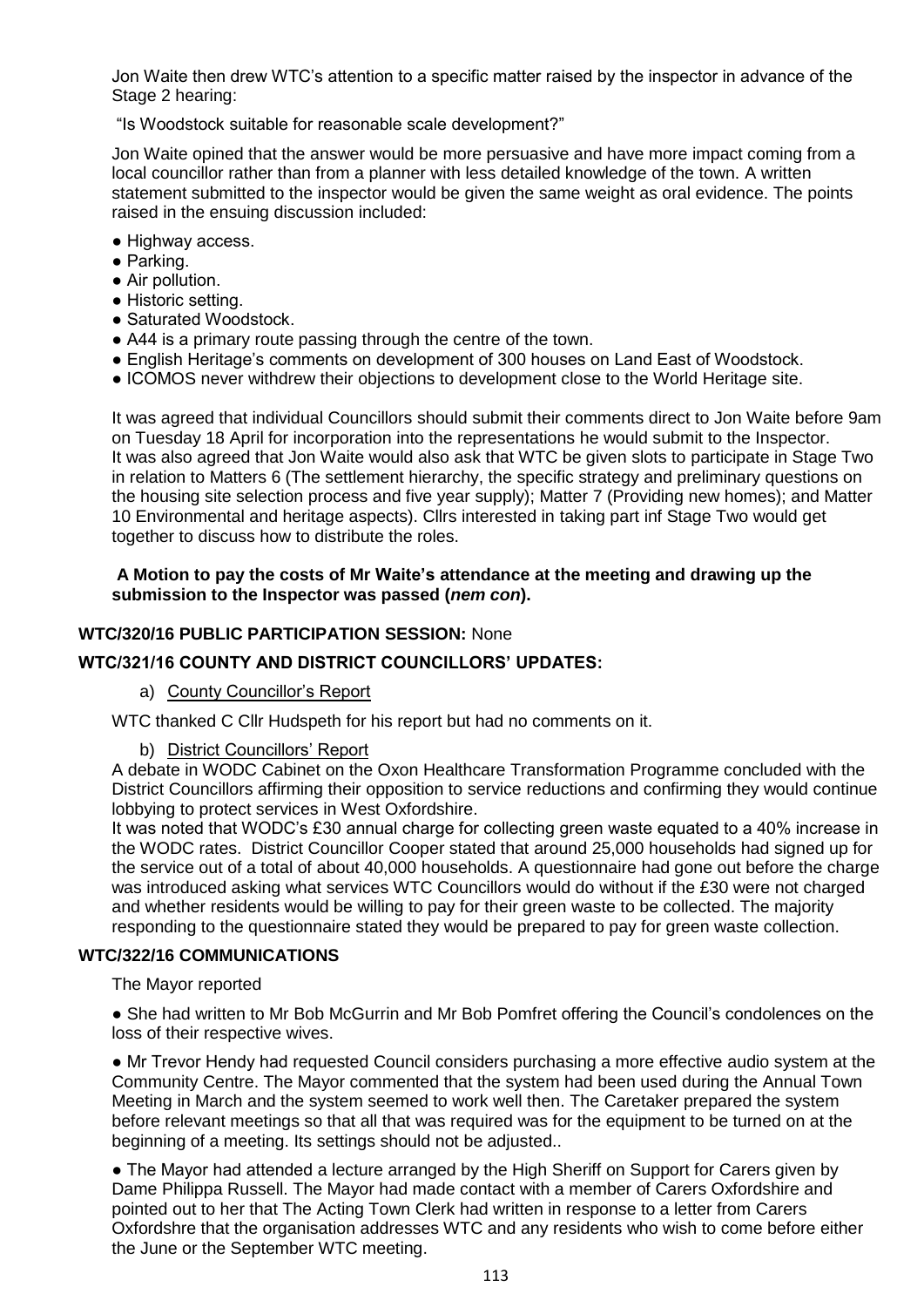• On 4 May 2017 at 8.30pm there will be the Annual Service and Wreath Laying at Churchill's grave in Bladon churchyard with the members of the Holge Danske Klubben (relatives of Holge Danske Resistance fighters). The ceremony celebrates the BBC announcement at 8.36pm on 4<sup>th</sup> May 1945 of the surrender of the German troops occupying Denmark. All residents ar ewelcoem to attend.

# **WTC/323/16 QUESTIONS** None

# **WTC/324/16 CO-OPTION OF NEW COUNCILLOR**

## **Cllr Poskitt's proposed, seconded by Cllr Grant, that the co-option be postponed and the vacancy advertised again.**

For: 5 Against 1 Abstaining 1

The Motion was carried.

## **WTC/325/16 PLANNING**

- (a) Ref: APPLICATION NO: 17/00674/HHD 19 Shipton Road Woodstock: Erection of single and two storey rear extensions.
- RESOLVED that Woodstock Town Council wishes to make no comment about this planning application.
- (b) Ref: APPLICATION NO: 17/01004/HHD 28 Hill Rise Woodstock: Garage conversion and single storey side extension.
- RESOLVED that Woodstock Town Council wishes to make no comment about this planning application.
- (c) Ref: APPLICATION NO: 16/02055/FUL 3 Westland Way Woodstock: Erection of dwelling and creation of new access with two parking spaces for existing dwelling (amended).
- RESOLVED that Woodstock Town Council wishes to make no comment about this planning application.
- (d) Ref: APPLICATION NO: 17/00829/FUL 1 Hill Rise Woodstock: Erection of two dwellings with associated access and landscaping.
- RESOLVED that WTC objects to the application as it extends the built up boundary of Woodstock transgressing Planning policy B4. It was noted that similar applications for this site had been turned down in the past.
- (e) Ref: APPLICATION NO: 17/00974/FUL The Retreat Banbury Road Woodstock: Conversion of outbuilding to holiday let/ care accommodation.
- RESOLVED that Woodstock Town Council wishes to make no comment about this planning application.
- (f) Ref: APPLICATION NO: 17/01132/HHD 36 Brook Hill Woodstock: Remove existing conservatory and extend living room. RESOLVED that Woodstock Town Council wishes to make no comment about this planning

## **WTC/326/16 LICENSING ACT 2003 NEW APPLICATION**

application.

APPLICATION FOR A NEW PREMISES LICENCE: WOODSTOCK POST OFFICE 2 PARK STREET OX201SP

RESOLVED that Woodstock TWon Council make no objection to this proposal

# **WTC/327/16 REPORT OF THE RESPONSIBLE FINANCIAL OFFICER**

i) It was proposed by Cllr. Collingwood seconded by Cllr. Cooper that the list of payments totalling £18,388.52 made in the month of March 2017 be received and accepted.

ii) The bank reconciliation statement was noted.

iii) Cllr. Collingwood proposed and Cllr. Poskitt seconded a motion that the new bank account to be opened with Barclays Bank should have Cllrs. Poskitt, Collingwood, Cooper and Mrs T Redpath as the signatories.

iv) It was proposed by Cllr. Collingwood and seconded by Cllr. Cooper that the summary and detailed Income and Expenditure statement for March 2017 be adopted and passed nem con.

# **WTC/328/16 MOTION PRESENTED TO COUNCIL**

Cllr. Mrs T Redpath proposed and Cllr. P Redpath seconded a motion: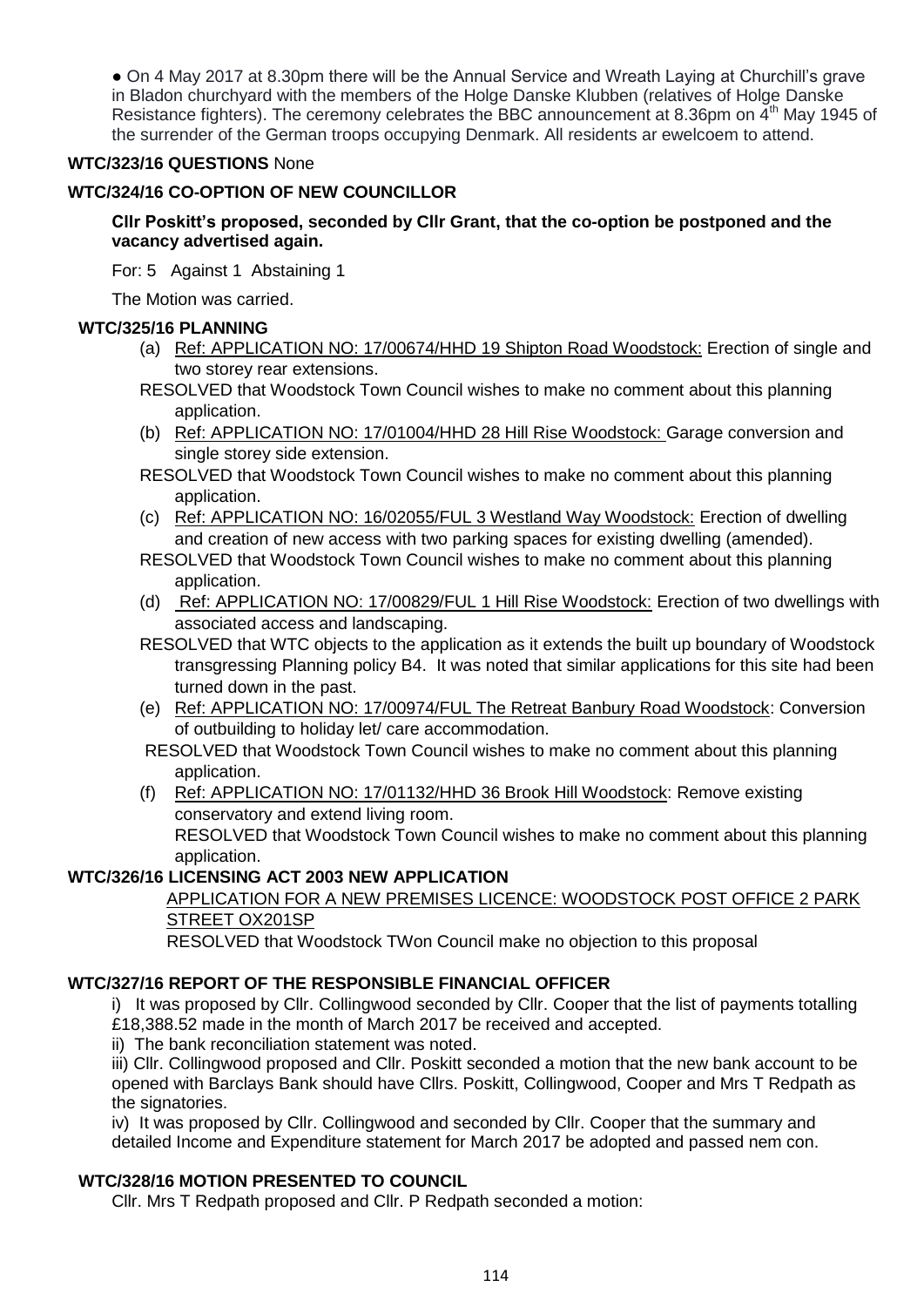**That WTC follow the custom in most town and parish councils, and discontinue the scheduling of an ordinary Town Council meeting during August.**

For: 3 Against: 2 Abstaining: 2

# **WTC/329/16 REVIEW OF COMMITTEES**

Cllr. P Redpath proposed and Cllr. Yoxall seconded a motion that:

**With the forthcoming appointment of a new Town Clerk for Woodstock Town Council and to enable smooth and uncomplicated transfer to this new appointment, Woodstock Town Council, in accordance with Standing Order 15 N<sup>o</sup> 6 resolves to dissolve - with immediate effect - the now named "Resources and General Purposes Committee", the Environment Committee and any associated sub-committees with the exception of the interview panel made up of the three named Councillors.**

**This will enable the formation of potential new committees commensurate with WTC's new situation. All Councillors are asked to contribute their thoughts and ideas to this subject. These will be collated by the new Clerk once in position over a six month period.**

For: 4 Against: 3 Abstaining: 0

**The motion was carried.**

#### **WTC/330/16 MINUTES OF RESOURCES AND GENERAL PURPOSES MEETING**

It was proposed by Cllr. Cooper and seconded by Cllr. Poskitt that **The minutes of the Resources and General Purposes Committee held on 28 March 2017 be noted and approved.**

**The motion was passed** *nem con***.**

#### **WTC/331/16 EXCLUSION OF THE PUBLIC AND PRESS**

It was proposed by Cllr. Poskitt and seconded by Clllr. Cooper and **RESOLVED (Unanimous) that in view of the nature of the business to be transacted the public and the press be temporarily excluded from the meeting (Public Bodies (Admission to Meetings) Act s1).**

#### **WTC/332/16 PROPERTY**

Cllr Cooper went through the meeting notes property by property. **Cllr Grant proposed that changes be made to the current conditions for the hire of the Town Hall and Community Centre so that the relevant sections now read as follows:**

#### **"Conditions for hire of the Town Hall**

**'Hiring'**

**6. For weddings the caretaker will set up the room being hired ready for the ceremony, including putting the tables and chairs in place. It is the responsibility of the hirer(s) to notify the Town Hall office of any specific requirements regarding the positioning of furniture. The Council does not provide wedding chair covers.**

 **For other bookings, there are chairs and fold-up tables available for use at no extra charge. These are stored in the room opposite the Assembly Room upstairs. Hirers must make their own arrangements for putting out any furniture required and leave the room in the condition it was found on arrival at the end of the hire period. It may be possible for Council staff to assist with putting out furniture by prior arrangement for an agreed extra charge – please contact the Town Hall office for details.**

#### **Conditions for hire of the Community Centre**

**'Hiring'**